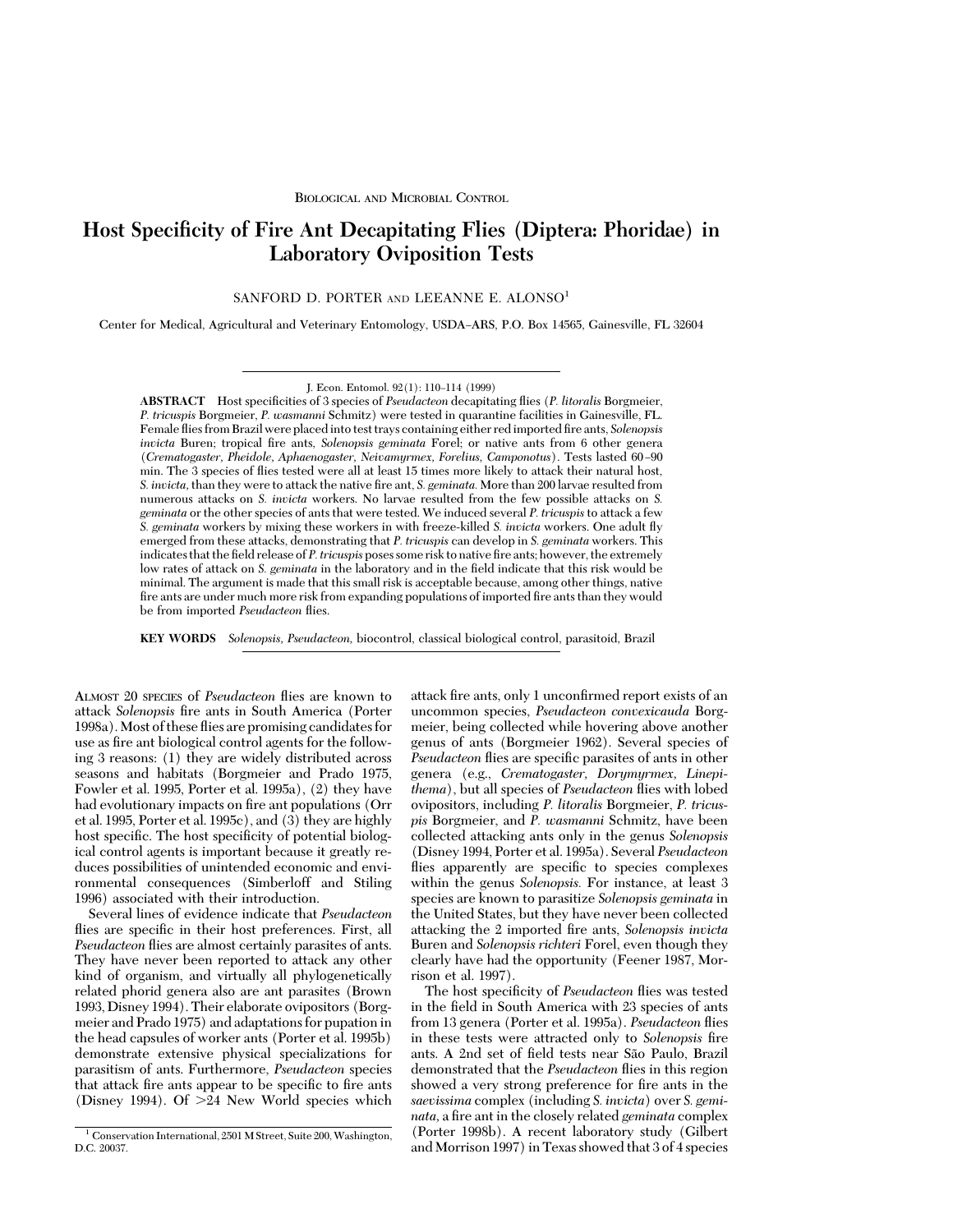of *Pseudacteon* ßies from Brazil were at least an order of magnitude less likely to attack native *S. geminata* fire ants than they were to attack the imported *S. invicta* fire ants. The objective of our study was to determine if several common species of *Pseudacteon* ßies from Brazil would attack and develop in native ants from Florida. We concentrated on the native fire ant *S*. *geminata,* but also included ants from 6 other genera.

### **Materials and Methods**

This study was conducted in quarantine facilities at the Center for Medical, Agricultural and Veterinary Entomology (CMAVE) in Gainesville, FL. Flies for these tests were collected while attacking *S. invicta* and *Solenopsis saevissima* (F. Smith) fire ants. Collections were made around the cities of Jaguariuna (December 1995 and June 1996) and Rio Claro (December 1995 and March 1996) in the state of São Paulo, Brazil, using techniques described by Porter et al. (1995a, 1995c). We were able to collect and transport sufficient numbers of flies from Brazil to test the host specificity of 3 *Pseudacteon* species-P. litoralis, P. *tricuspis,* and *P. wasmanni.* All ßies were collected 6 Ð36 h before air transport to the United States because of their short life span. Tests were conducted within 2–3 d of their arrival in quarantine.

The flies in December were transported in polypropylene vials (17 by 100 mm) containing groups of 3 flies (Porter et al. 1997). The flies in March and June were transported individually in clear polystyrene vials (12 by 75 mm). All vials contained a wet cotton plug in the bottom and a piece of laboratory tissue (5 by 7 mm) (Kimwipes, Kimberly Clark, Roswell, GA) that had been moistened in 50% honey water and plastered on the inside of the vial. To avoid condensation that might entrap the ßies, each vial was vented with a plastic cap constructed by cutting out the center and fusing a square of hot screen (80mesh perinch, 0.2mm openings) over the hole. During transport to quarantine facilities, vials were placed inside several small plastic boxes that were each covered by several selfsealing plastic bags, all of which were placed inside a sealed Styrofoam container.

Oviposition tests were conducted inside 6 white plastic trays (8 by 28 by 42 cm) (Panel Controls, Detroit, MI) each with 4 screen vents (1.5 by 14 cm, 80 mesh). On one end of the tray, we cut a small injection port the same diameter as the transport vials. On the other end of the tray we constructed a rubber sleeve gasket for a 45-cm aspirator arm. The arm was designed so it could slide in and out the length of the tray and twist around as necessary for extraction of test flies. The outside end of the aspirator arm was connected to an Allen-type double chamber aspirator (Porter et al. 1995a) that had been modified to use the 12 by 75-mm transport vials as the inner chamber. The top of each tray was covered by a piece of glass that rested on a layer of silicon caulk. This silicon seal was initially constructed by coating the glass lid with petroleum jelly and gently laying it down on a thick bead of slightly tacky caulk.

Inside each tray, we placed a moist piece of paper towel to keep the humidity high. We also placed the bottom halves of 2 petri dishes (150 by 25 mm) in each tray. These dishes were lined with Fluon and contained several hundred test ants from 2 separate colonies. Most test trays contained workers from either 2 *S. invicta* or from 2 *S. geminata* colonies. We included workers from 2 colonies in each tray to minimize possible variance resulting from differences in colony attractiveness. We setup no-choice tests with only *S. invicta* or *S. geminata* in the same tray because we were not interested in assessing which species of ant the flies preferred (Porter 1998b). Rather, we wanted to determine if test ßies would switch to *S. geminata* as a secondary host in the absence of *S. invicta.* All test trays with *S. invicta* that were run in March and June contained 1 petri dish with polygyne workers and 1 with monogyne workers.

Tests with *S. geminata* and *S. invicta*were conducted with paired sets of trays to avoid confounding our results with temporal variation. Most test runs began with 3 healthy female flies per tray and lasted 60-90 min. At the end of tests, ßies were aspirated individually back into the transport vials. Whenever survival and health permitted, ßies from tests with *S. invicta* were swapped into trays with *S. geminata* and vice versa so that most ßies were tested with both species.

Additional tests also were conducted with ants from several other genera. In these tests, procedures were the same except 2 species of ants were placed together in the same tray. Most of the ßies used in these tests had previously been used in attacks on *S. invicta* and *S. geminata.*

Workers from trays with ovipositing ßies for the March and June tests were transferred into small nest boxes with water tube nests and checked daily for decapitated workers with pupating larvae (Porter et al. 1995b) beginning about day 12.

To determine whether *Pseudacteon* ßies would attack *S. geminata* workers when they were surrounded by *S. invicta* colony odors, we set up 2 test trays. Each test tray contained 2 petri dish arenas with 1 g of fresh, freeze-killed *S. invicta* workers resting on a plaster pad (Castone) that was removed recently from an old *S. invicta* laboratory colony.We then placed several hundred live *S. geminata* workers in each petri dish and released 5 females of *P. tricuspis* into each tray.

Voucher specimens of ßies and ants have been depositedin theMuseu de Zoologia, Universidade de Sa˜o Paulo, Brazil; the EMBRAPA-CNPMA quarantine laboratory in Jaguariuna; and the Florida State Collection of Arthropods, Florida Department of Agriculture and Consumer Service, Division of Plant Industry, Gainesville, FL.

#### **Results**

Results showed that all 3 *Pseudacteon* species were highly host specific in no-choice laboratory tests (Fig. 1). Sixty percent of *P. tricuspis* ßies (50/84) attempted to oviposit on *S. invicta* fire ants compared with only 2.9% (2/72) on the native fire ant *S. geminata* (Fisher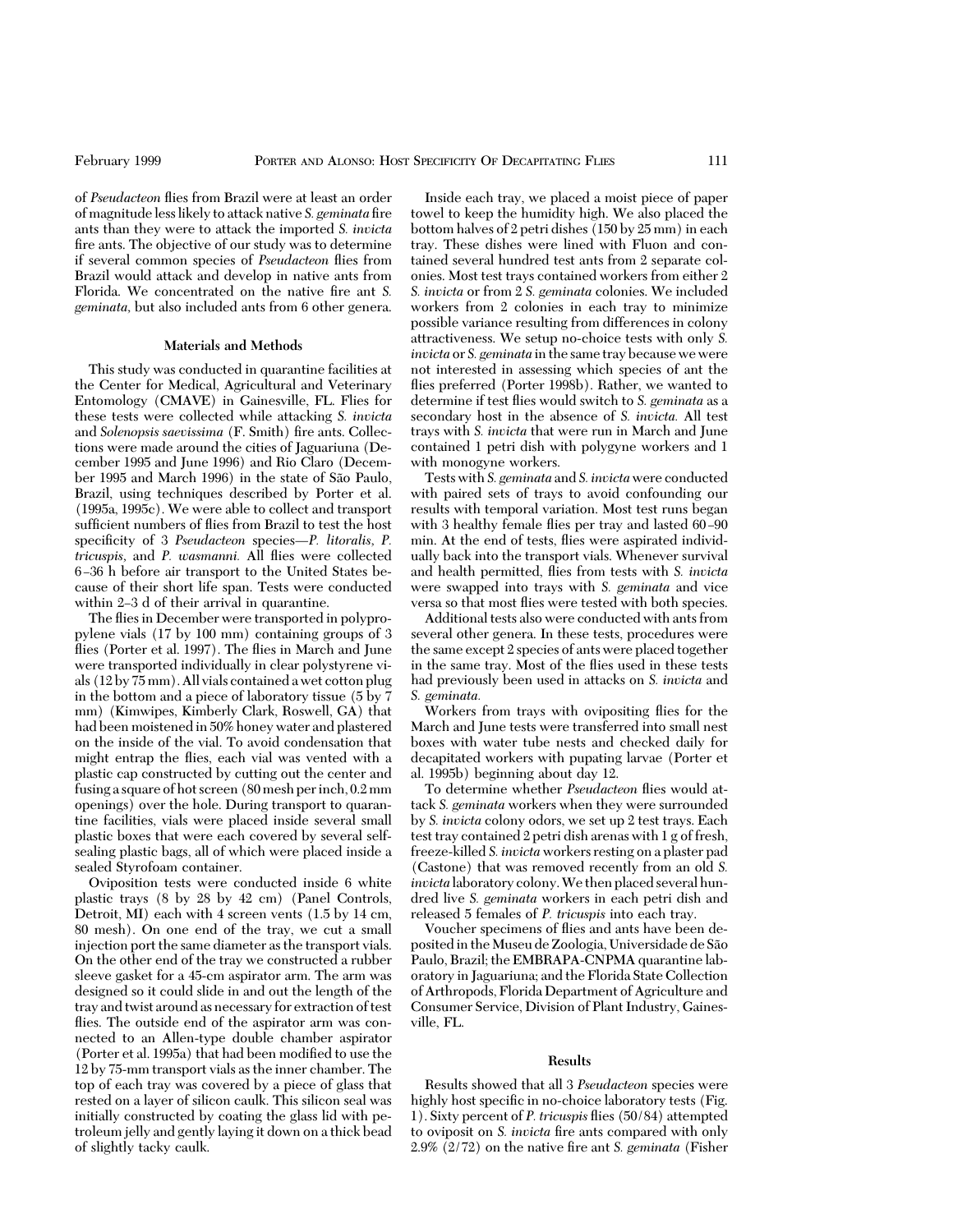

**Fig. 1.** Percentage of 3 parasitic *Pseudacteon* phorid ßies that attacked the imported fire ant *S. invicta* and the native fire ant *S. geminata* in no-choice laboratory tests. The number of ßies tested is indicated below each bar. These tests were conducted sequentially for 60–90 min with each species of fire ant using groups of 2-3 female flies. Results were pooled after chi-square tests showed no evidence of group effects.

exact  $P < 0.0001$ ). Twenty-nine percent of *P. litoralis* (20/68) attempted to oviposit on *S. invicta* compared with only 1.9% (1/51) on *S. geminata* (Fisher exact  $P \leq$ 0.0001). Sixty percent of *P. wasmanni* (6/10) attempted to oviposit on *S. invicta* compared with none  $(0/9)$  on *S. geminata* (Fisher Exact  $P = 0.011$ ). Not only did far fewer ßies attack *S. geminata* workers, but the frequencies of their oviposition attempts were much lower. We observed hundreds of attacks on *S. invicta* workers for *P. litoralis* flies  $(4.1 \pm 2.1)$  attacks per minute  $[mean \pm SE] SD$ ,  $n = 23$ ) and *P. tricuspis* flies  $(2.6 \pm 1.7 \text{ attacks per minute}, n = 17)$ , but only a single attempt was observed with *P. litoralis* on *S. geminata* and only 3 and 5 attacks total were observed for 2 *P. tricuspis* on *S. geminata.*

Most of the tests with *P. tricuspis* (18 tests) and *P. litoralis* (20 tests) attacking *S. invicta* were done with groups of 3 ßies. There was no evidence for group synergism or group suppression of activity in these tests. The frequency of having 0, 1, 2, or 3 ovipositing flies of the 3 present did not differ significantly (chisquared tests,  $df = 3$ ,  $P > 0.05$ ) from frequencies predicted by the overall percentage of ovipositing individuals (see Fig. 1). The frequencies of *P. tricuspis* and *P. litoralis* attacking *S. invicta* were not signiÞcantly different for ßies tested originally with *S. invicta* and for ßies that were swapped into *S. invicta* trays after being tested with *S. geminata* (Table 1;  $\chi^2$  tests,  $P > 0.05$ ). The same was true for flies originally tested with *S. geminata* and those that were swapped into *S. geminata* trays after being tested with *S. invicta* (Table 1;  $\chi^2$  tests,  $P > 0.05$ ); however, the 2 *P. tricuspis* females and the 1 *P. litoralis* female that attacked workers of *S. geminata* (Table 1) did so shortly after being transferred from a tray where they had been attacking *S. invicta* workers. Both polygyne and monogyne *S. invicta* workers were attacked in  $\approx$ 85% of trials in which attacking ßies had a choice of both forms (*P. tricuspis-*33/38; *P. litoralis*-17/20).

**Table 1. Percentages of 2 species of** *Pseudacteon* **flies attacking** *Solenopsis* **fire ants, first in no-choice tests with one ant species and then in no-choice tests with the other ant species**

| Fly species           | % flies attacking |                     |
|-----------------------|-------------------|---------------------|
|                       | S. <i>invicta</i> | S. geminata         |
| Pseudacteon tricuspis |                   |                     |
| Initial tests         | 56% (24/43)       | $0\%$ $(0/43)$      |
| After swap            | 55% (11/20)       | $11\%$ $(2/18)^{a}$ |
| Pseudacteon litoralis |                   |                     |
| Initial tests         | 26% (9/35)        | $0\%$ $(0/36)$      |
| After swap            | 33% (9/27)        | 6% $(1/18)^{a}$     |

*<sup>a</sup>* Note that ßies attacked *S. geminata* workers only after being swapped in from tests with *S. invicta* workers. This trend, although interesting, was not significant ( $\chi^2$  tests,  $P > 0.05$ ).

We reared 183 *P. tricuspis*larvae and 108 adults from the 45 ovipositing females in the March and June tests using *S. invicta*workers. No parasitoids were produced from the 2 *P. tricuspis* ßies that attempted to attack *S. geminata* workers. We reared 30 *P. litoralis* larvae and 15 adults from the 13 ovipositing females in the March and June tests with *S. invicta* workers. No parasitoid was produced from the single *P. litoralis* attack on an *S. geminata* worker. The number of parasitized workers are not available for *P. wasmanni* because this information was not collected in December when this species was tested.

When *P. tricuspis* females were placed in the 2 trays containing *S. geminata* workers and freeze-killed *S. invicta* workers, several ßies in each tray immediately showed interest and shortly began hovering 5-10 mm above the ants.Most of the hovering activity, however, was directed toward small clusters of dead *S. invicta* workers. Nevertheless, several attacks were directed at *S. geminata* workers in 1 tray and a dozen or so in the 2nd tray. Hovering activity of 1 or 2 ßies continued intermittently in both trays for  $\approx$ 1 h. From these attacks, we found 1 parasitized *S. geminata* worker which eventually yielded a female fly.

The *Pseudacteon* ßies showed very little interest in ants from other genera. The results for *P. tricuspis* are as follows: *Crematogaster ashmeadi* Mayr, 1/20 ßies attempted to oviposit; *Pheidole dentata* Mayr, 0/11; *Aphaenogaster fulva* Roger, 1/15; *Aphaenogaster miamiana* Wheeler, 1/3; *Camponotus floridanus* (Buckley), 0/6; *Neivamyrmex opacithorax* (Emery), 0/6. The results for *P. litoralis* were: *C. ashmeadi,* 1/12; *P. dentata,* 0/12; *A. fulva,* 0/12; *A. miamiana,* 0/9; *Forelius pruinosa* Wheeler, 0/6. The results for *P. wasmanni* were: *C. ashmeadi,* 0/3; and *A. fulva,* 0/3. The 4 cases where ßies attempted oviposition were all limited to no more than several attempts, most of which did not appear to be effective, either because the ant did not react as if it had been oviposited in or the position of the ßy did not appear appropriate. No parasites were produced by any of the attacks on ants from other genera.

### **Discussion**

The small percentages of *Pseudacteon* ßies that attacked *S. geminata* fire ants in the no-choice laboratory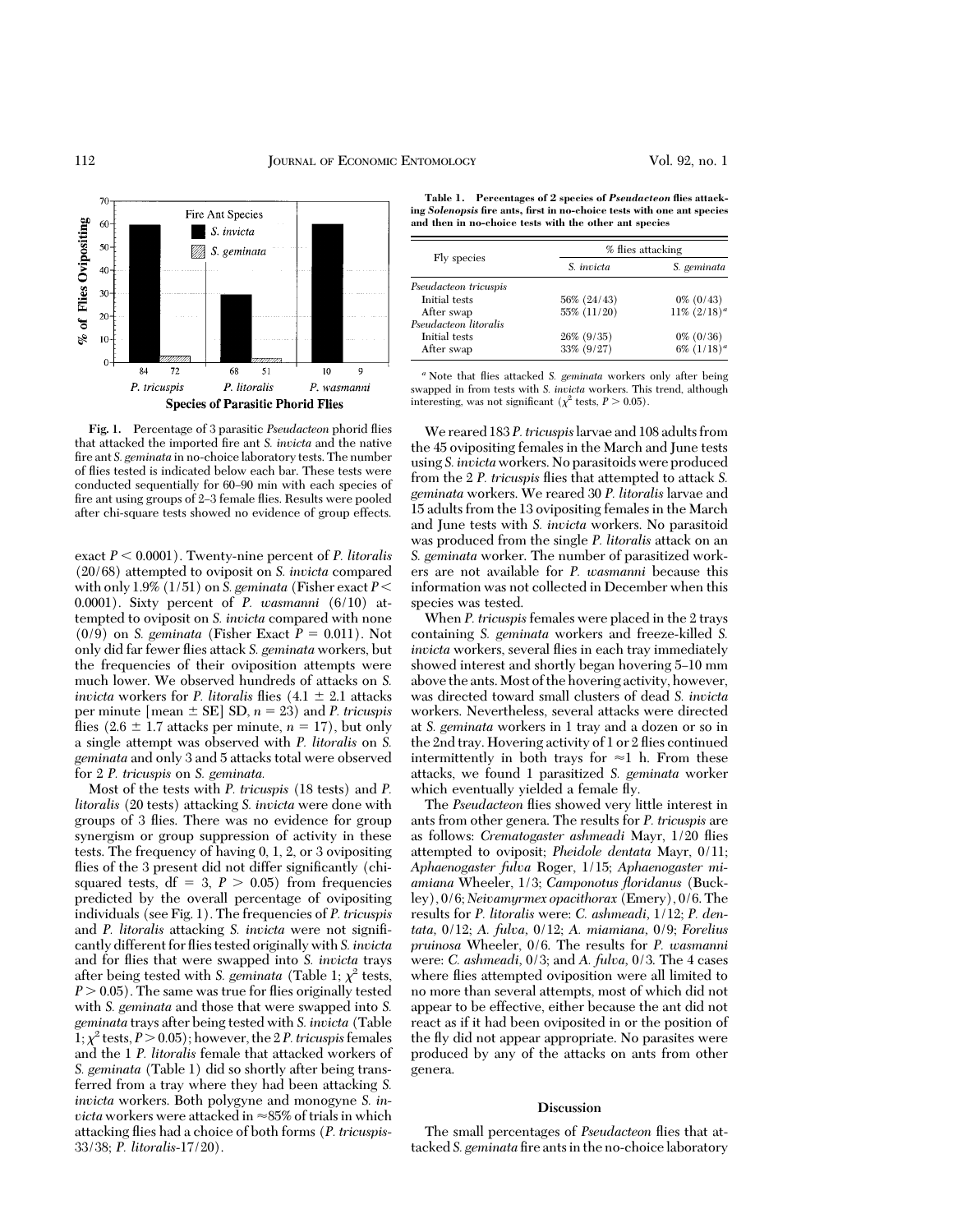tests (Fig. 1) demonstrate that *P. tricuspis, P. litoralis,* and *P. wasmanni* are all very host specific to *S. invicta.* Those few ßies that did attack *S. geminata* generally attacked only several times in an hour compared with dozens of times per hour for attacks on *S. invicta* workers. Gilbert and Morrison (1997) conducted similar no-choice tests with these 3 *Pseudacteon* species using polygyne *S. invicta* and polygyne *S. geminata* from Austin, TX. They found that individual ßies were 10 Ð20 times more likely to attack *S. invicta* workers than they were to attack *S. geminata* workers, and that overall attack rates were 1 or 2 orders of magnitude higher with *S. invicta* than with *S. geminata.* Furthermore, the absence of larval development in the *S. geminata* used in this study and those used by Gilbert and Morrison (1997) demonstrated that the few attacks we observed were not successful, a situation that is not surprising considering only 10–30% of attacks result in successful parasitism, even with highly motivated ßies attacking their usual hosts (Porter et al. 1995b, Morrison et al. 1997, Porter et al. 1997).

Tests with freeze-killed *S. invicta* workers showed that *P. tricuspis* females can be induced to attack *S. geminata* workers successfully and that these ßies can complete development in *S. geminata.* However, tests with *S. geminata* in Brazil demonstrated that *P. tricuspis* and *P. litoralis* are not attracted to *S. geminata* under field conditions (Porter 1998b). Even when trays of both kinds of ants were placed side by side and then exchanged with each other, neither *P. tricuspis* nor *P. litoralis* attacked any *S. geminata*; whereas  $>500$ parasitized workers were removed from the *S. invicta* and *S. saevissima* colonies (Porter 1998b). A few *P. wasmanni* have been attracted to *S. geminata* fire ant colonies in the field in Brazil (Porter et al. 1995a) and they are probably capable of completing development in this species (Porter 1998b). Nevertheless, the nochoice laboratory tests (Gilbert and Morrison 1997, Fig. 1) suggest that *P. wasmanni* is much less likely to attack *S. geminata* than *S. invicta.* Not all *Pseudacteon* species, however, may be this specific. Gilbert and Morrison (1997) reported that *Pseudacteon curvatus* Borgmeier, a small ßy with a simple hooked ovipositor, readily attacked both *S. invicta* and *S. geminata* workers in no-choice laboratory tests and that many of these attacks resulted in parasitism. It is currently unknown, however, if this species can successfully locate *S. geminata* workers in the field and whether it is a parasitoid of *geminata* complex ants in regions of Brazil where they overlap with *saevissima* complex ants.

Overall, the field attraction studies (Porter et al. 1995a, Porter 1998b) and no-choice oviposition studies (Gilbert and Morrison 1997, Fig. 1) discussed above indicate that *P. tricuspis, P. litoralis,* and *P. wasmanni* are highly specific parasitoids of *saevissima* complex fire ants. Nevertheless, the fact that these flies occasionally will attack *S. geminata* and 1 or 2 *Pseudacteon* species (*P. tricuspis* and *P. wasmanni*) can complete development in *S. geminata* indicates that field release of these ßies in the United States as biocontrol agents for imported fire ants would pose a small risk for

native populations of *S. geminata* and probably *S. xyloni.* A small risk to *S. geminata* probably is acceptable for 4 reasons as follows: (1) This ant and its sister species *S. xyloni* already have at least 3 species of *Pseudacteon* phorids that attack them in the United States but do not attack the imported fire ants (Feener 1987, Morrison et al. 1997). Consequently, it seems very unlikely that imported *Pseudacteon* species that are rarely or never attracted to *S. geminata* could switch to a new host and out-compete the phorid parasites that have already coevolved with *S. geminata.* (2) The range of *saevissima* complex fire ants in South America is broadly jointed with that of *S. geminata* (Trager 1991); therefore, most of the phorid parasites of*saevissima* complex ants probably have had millions of years to make the jump to *S. geminata* without success. (3) *S. geminata* is neither rare nor endangered. In fact, this species is a pantropical pest of disturbed areas (Smith 1965, Trager 1991, Williams 1994). Fortunately, densities of *S. geminata* in the United States have never approached those achieved by imported fire ants (Porter 1992) so there is little danger that *S. geminata* would simply replace imported fire ants should the imported species be controlled by biocontrol agents. (4) *S. invicta* is slowly displacing *S. geminata* from most of its range in the United States (Porter et al. 1991, Porter 1992, Wojcik 1994). In other words, the clear and present danger that *S. invicta* poses to *S. geminata* almost certainly is much greater than the small risk that introduced *Pseudacteon* ßies might have (Gilbert and Morrison 1997). This final argument is especially applicable to S. *xyloni* because the red imported fire ant, *S. invicta*, has eradicated *S. xyloni* from almost all of its former range in the southeastern United States (Porter et al. 1991). Nevertheless, *S. xyloni* is not a threatened species because it is still abundant around the margins of the imported fire ant range and in the southwestern United States where it often is considered a pest (Smith 1965). In short, the choice is to do nothing and permit *S. invicta* to continue displacing *S. geminata* and replacing *S. xyloni* in the United States, or to take a small risk with importing several parasitic ßies that might help reverse this trend.

Our laboratory tests with *P. tricuspis, P. litoralis,* and *P. wasmanni* indicate that these ßies do not parasitize ants in other genera (i.e., *Crematogaster, Pheidole, Aphaenogaster, Neivamyrmex, Forelius, Camponotus*). Most of the ßies tested simply rested on the sides of the test trays and showed no interest in the ants from other genera. A small portion of the ßies, however, did hover for a few minutes over *Aphaenogaster* and *Crematogaster* ants and several possible attacks were observed, but no parasites developed from any of these attacks. Field tests in Brazil with 23 species of ants from 13 genera failed to attract any *Pseudacteon* phorids to any species of ants except fire ants (Porter et al. 1995a). These data strongly suggest that *P. tricuspis, P. litorali*s, and probably all other *Pseudacteon* phorids that attack fire ants would present only a negligible risk to non-*Solenopsis* ants if they were introduced into the United States. *Pseudacteon* phorids can switch to ant hosts in